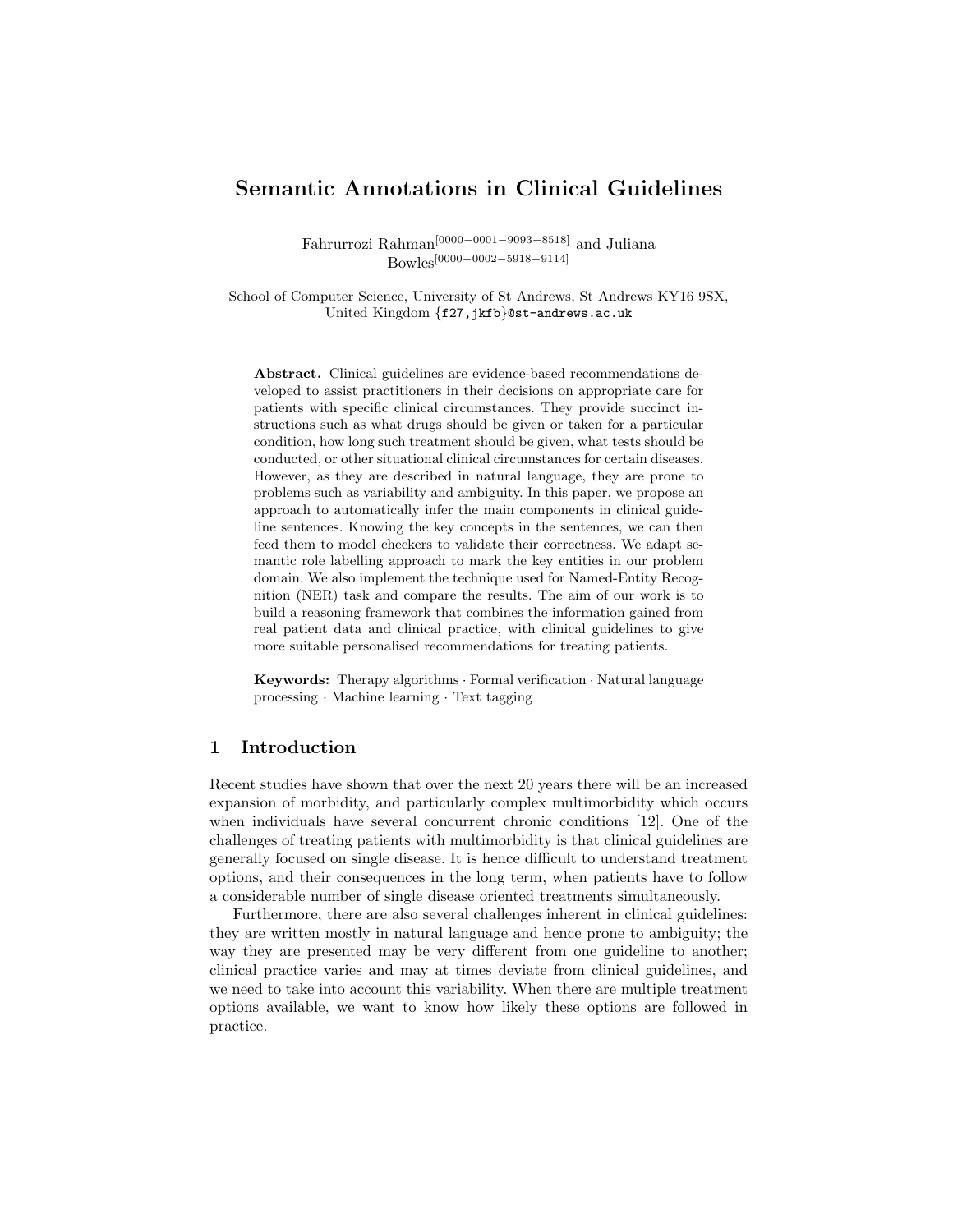We have built a framework to formalise the written text of a therapy algorithm for lowering blood glucose for people with type 2 diabetes (T2D) in our previous work [19]. The generated model is a network of timed automata, where each transition represents the medication taken by the patient and the state is the patient's condition after getting such treatment and over time. The model also takes into account how the value of HbA1c, i.e., the glycated haemoglobin that is commonly measured to determine the average blood sugar levels for patients with diabetes, may deteriorate over time, and force further intensifications in the treatment. The advantage of a formalisation is that it enables us to detect gaps or omissions in the textual algorithm, which can then be used to further clarify treatment steps.

Although this approach is promising, it depends entirely on their own curated controlled natural language (CNL) to design and hand-tune complex rules to extract information from the therapy algorithm written in a natural language string. This approach becomes problematic when recommendations are expressed in very different ways as either the CNL needs to be refined or the recommendation sentences need to be adjusted to the CNL, which in most cases it involves both. Expanding the breadth and complexity of the CNL also demands a lot of human development work, linguistic knowledge as well as a deep understanding in the specific domain. This rigid and unscalable approach is not suitable for the long term goal: to process any clinical guidelines automatically.

In this paper, we propose a different approach to address this issue of capturing the main concepts in clinical guideline sentences using semantic role labeling and named-entity recognition. This approach will limit the human effort needed to design the grammar for a CNL. The result can then be used for further linguistic analysis in clinical guideline domain. It can also be utilised to check the correctness of the guideline by transforming the main concepts in the guideline into formal representations such as UPPAAL [2], PRISM [13], or Z3 [16].

The remainder of this paper is structured as follows. In Section 2 we discuss related work that serve as the foundation of this paper. Section 3 describes the framework of the system that we want to build. Section 4 explains the semantic annotations covering the ontology concepts, the relationships between each concept and named-entity recognition. The learning process, including the syntactic and the semantic analysis as well as the features used and the learning models are discussed in Section 5. The outcome of the experiments using several learning models is discussed in Section 6. Finally, in Section 7, we draw some conclusions on our research.

## 2 Related work

Considerable research in modelling and formalising clinical guidelines has been done over the past years. Pérez et. al.  $[18]$  built a framework to enable authoring and verification of clinical guidelines. They use UML statecharts to represent the guidelines and provide a pattern-based approach to define commonly occurring types of requirements in guidelines to ease the non-expert to write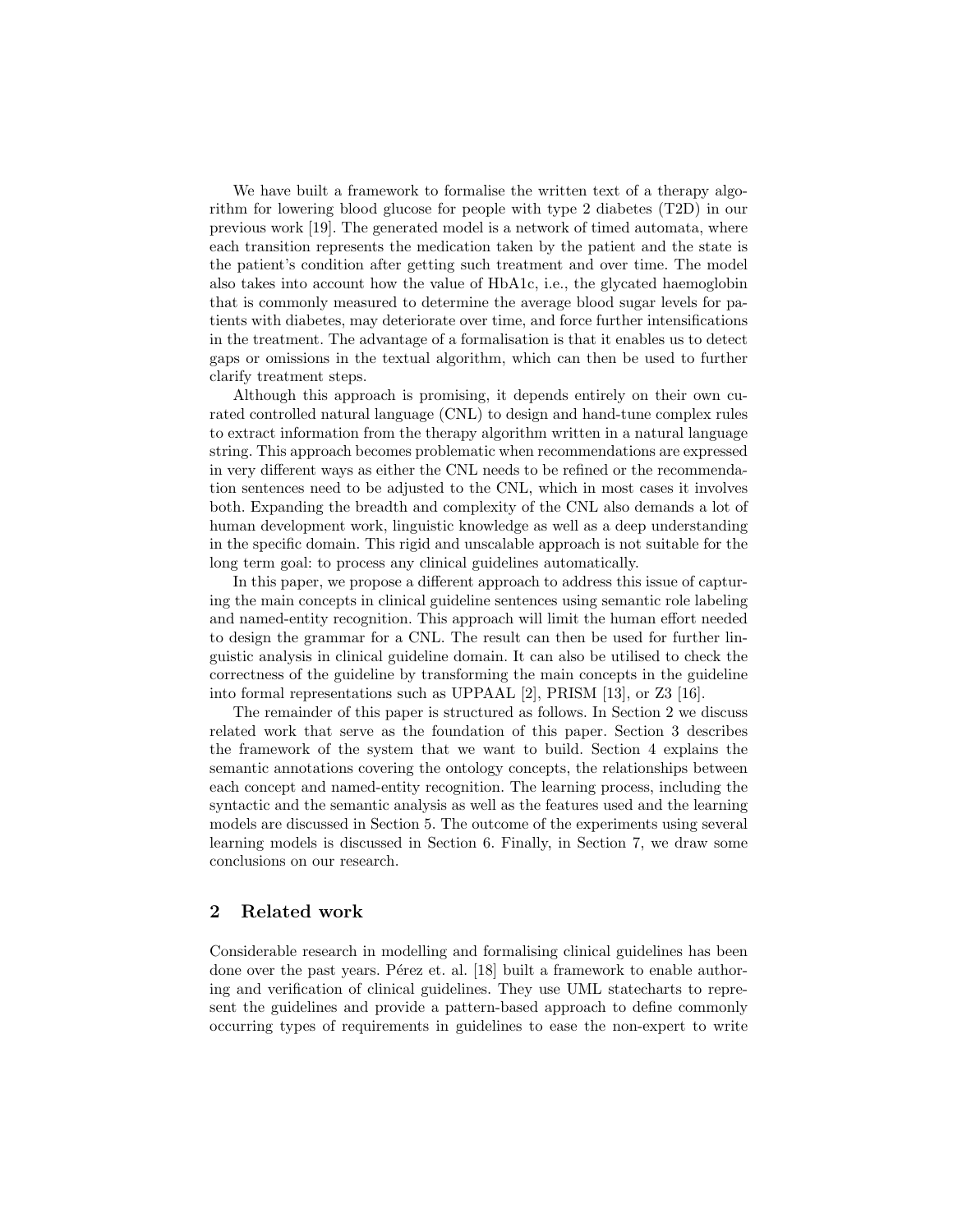formal specifications. The statecharts are transformed into process meta language (PROMELA) and the specifications are translated into linear temporal logic (LTL). The verification of the guideline model and its specification is then performed using the SPIN model checker [10].

Bäumler et. al. [1] also apply formal modelling and verification to improve the quality of medical guidelines. To model the guidelines, they must be written in Asbru language [21], a predefined language for guideline-application tasks. With the properties formulated in the Action Computational Tree Logic (ACTL) language, the model is then verified using the Cadence SMV model checker [14].

Another implementation of model checking to verify clinical guidelines is done by Giordano et. al. [7]. They use the GLARE language [22], a domainindependent prototypical system for acquiring, representing and executing clinical guidelines. With an XML intermediary layer which then is translated to PROMELA, the model and its specification written in LTL are verified using the SPIN model checker.

In software engineering, Carvalho et. al. [4] have created a framework to formally generate test cases from the written software requirements into several formalisms using natural language processing (NLP) techniques. Written in a controlled natural language, the requirements are transformed into data flow reactive system (DFRS), where inputs and outputs are modelled as signals, with timers to capture the time-based behaviour.

Another work by Diamantopoulos et. al. [5] shows a system that automatically maps software requirements into formal representations to detect problems hidden in the written texts at the early stage of development process. The system is built upon ontology class hierarchies to represent the semantic roles in the requirement texts. The hierarchies are built by training a semantic role labelling system from software requirements project classes in Europe. The inference process is done after the ontology is represented in the web ontology language (OWL).

In this research, we modify our previous work [19] following the approach used by Diamantopoulos et. al. [5] and NER. Concretely, we will adapt the work in [5] and NER to annotate the key concepts in guideline sentences domain so it becomes less labour intensive, more scalable, and more general purpose.

## 3 The framework

Figure 1 shows the whole framework in our research. We simplify our previous work by adding the syntactic and semantic analysis module. Instead of manually crafting a CNL, we use machine learning to achieve the goal.

Firstly, we provide the guideline sentences that we want to map into some formal representations. Some guidelines would have an implicit orders on how therapy should be given while others are orderless. Next, our syntactic and semantic analysis module will mark the key concepts in the sentences. The learning process for this module is further explained in Section 5.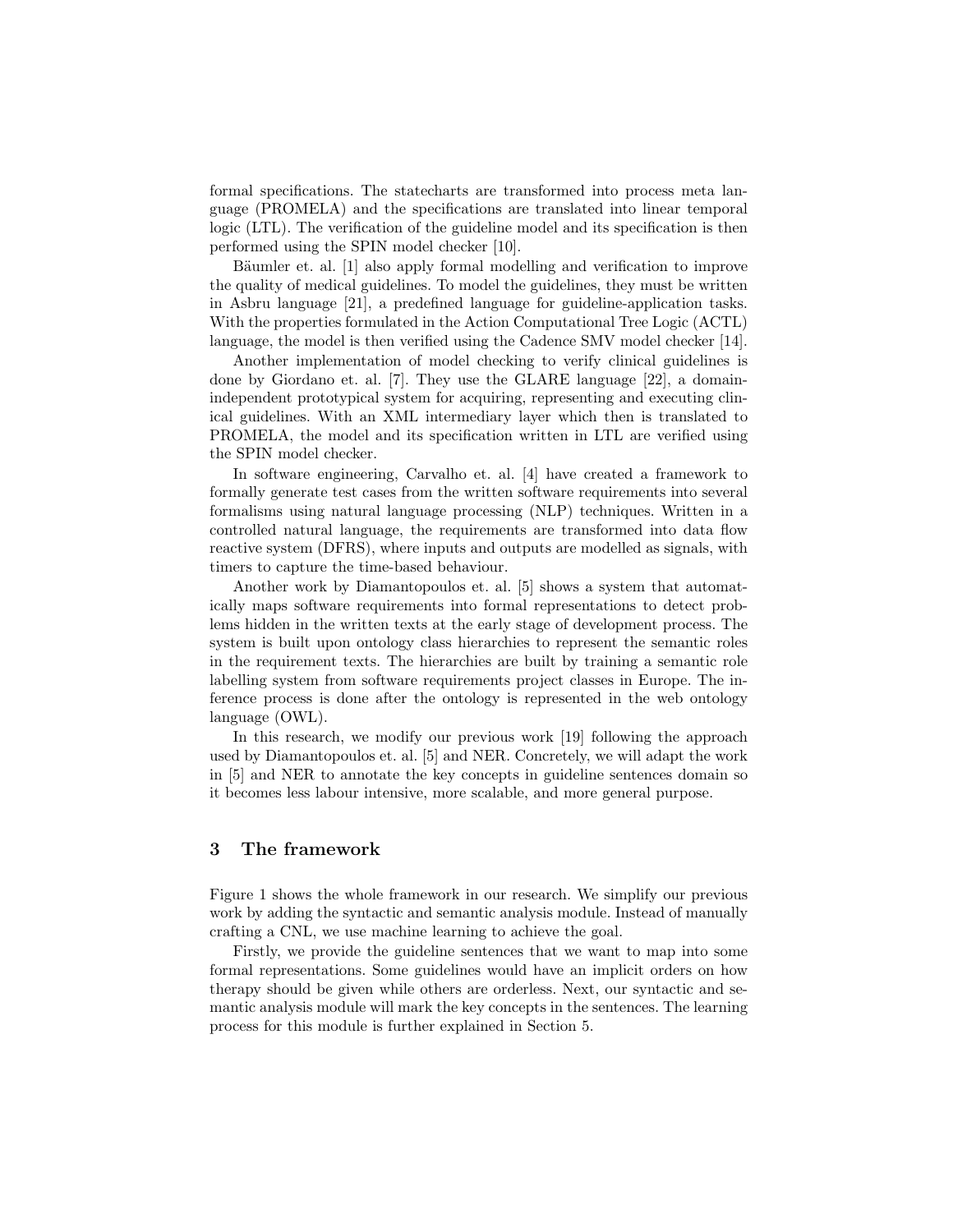

Fig. 1. The mapping of clinical guidelines framework

The result of this process will be annotated sentences as illustrated in Figure 2, i.e., some words in the sentences are given semantic markers. Knowing these semantic markers means that we can move on to transforming the guideline into any further modelling approach we have in mind, for example, a formal representation. We believe it would be beneficial to help the transformation process from guidelines to UPPAAL models as done in [19].



Fig. 2. Example of an annotated sentence

## 4 Semantic annotations

#### 4.1 A hierarchy of concepts

In order to build a learning model to mark the roles of a word or a phrase in a sentence, we first need to define the classes of roles that we allow in our domain. Following [5], we made several ontology concepts to represent the static aspects of the guidelines. The design focuses on the concept of an actor doing some action(s) on some object(s) with some properties. Figure 3 shows our current ontology class hierarchy for our domain.

The ontology hiearchy in Figure 3 states that every class is a Concept. They are furthermore diversified into ThingType and OperationType. OperationType refers to the operations performed by an actor to another entity, whereas ThingType refers to any entity that can be an actor of an action, an object that is acted upon, or a property that can further explain an action, an actor, or an object.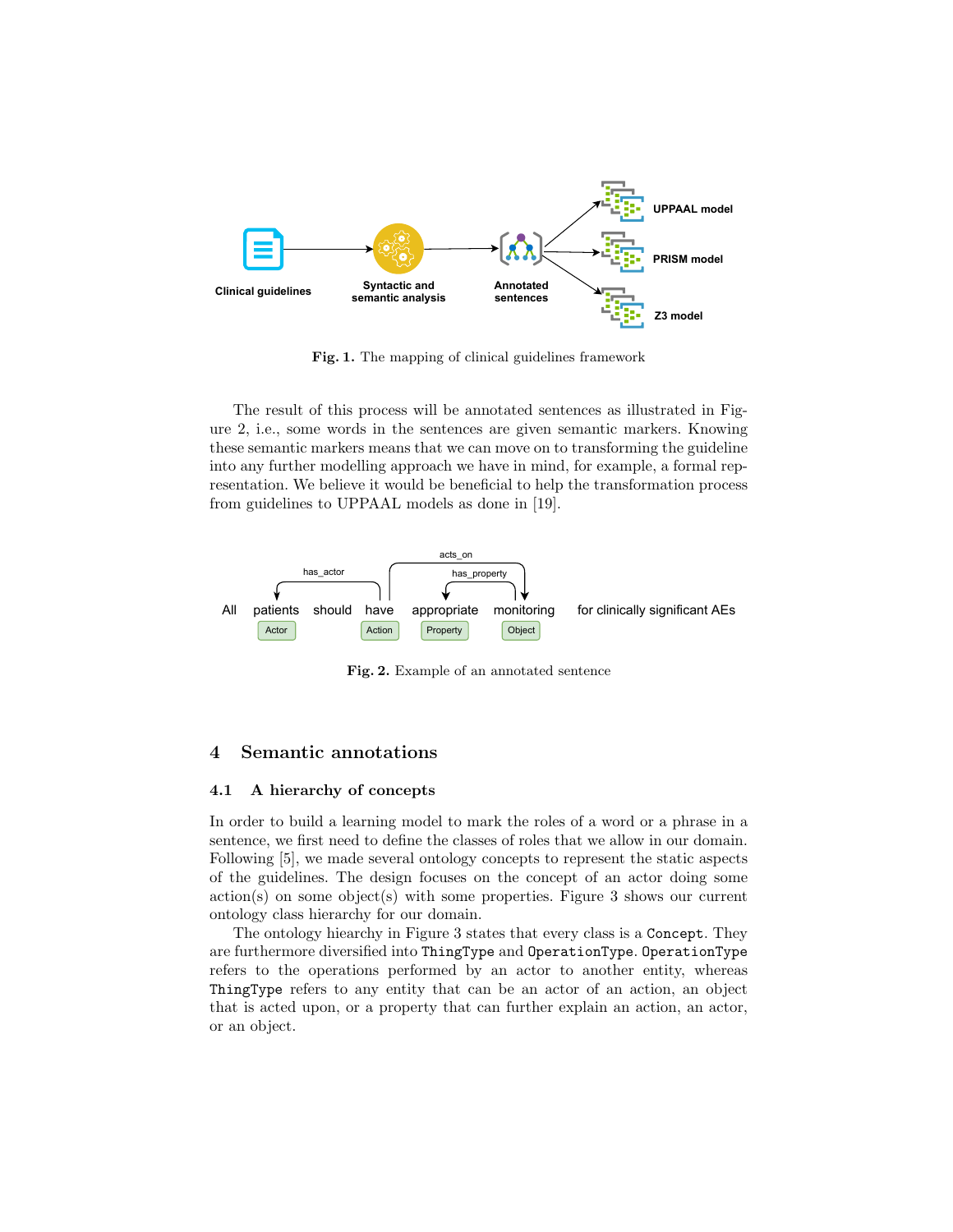

Fig. 3. Ontology class hierarchy

The class OperationType covers all operations performed in the sentence, either transitive or not. Its subclass is:

– Action denotes an operation performed on some Object by an Actor (if exists). Different from [5], we also consider the ownership type as an Action. E.g. "All patients should have appropriate monitoring for clinically significant AEs."

A ThingType can furthermore be classified as:

- Actor refers to the explicit performer of an Action. In many cases, the actor is invisible from the guideline sentences. E.g. "All patients should have appropriate monitoring for clinically significant AEs."
- Object denotes the entity that an Action is performed on. E.g. "All patients should have appropriate monitoring for clinically significant AEs."
- Property describes all modifiers of an Action, an Actor, or an Object. E.g. "All patients should have appropriate monitoring for clinically significant AEs."

Although our ontology classes can still be further diversified into lower subclasses as in [5], we find that they are not needed and too complex for our problem at the moment.

### 4.2 Relationship between classes

When designing the concept classes, we also need to introduce the relationship between them. This relationship defines the allowed interactions between one concept to another, and possibly from different level of concept. Table 1 shows the set of relationship between classes and concept in general.

acts on defines that an Action is performed on either an Object or a Property. The inverse relation is receives\_action that connects an Object or a Property to an Action. From here, we can say that *monitoring* receives action from have.

The performer of an Action is defined by the has actor relation to an Actor. Likewise, the Actor of an Action is defined by the is actor of relation. E.g. have has\_actor patients.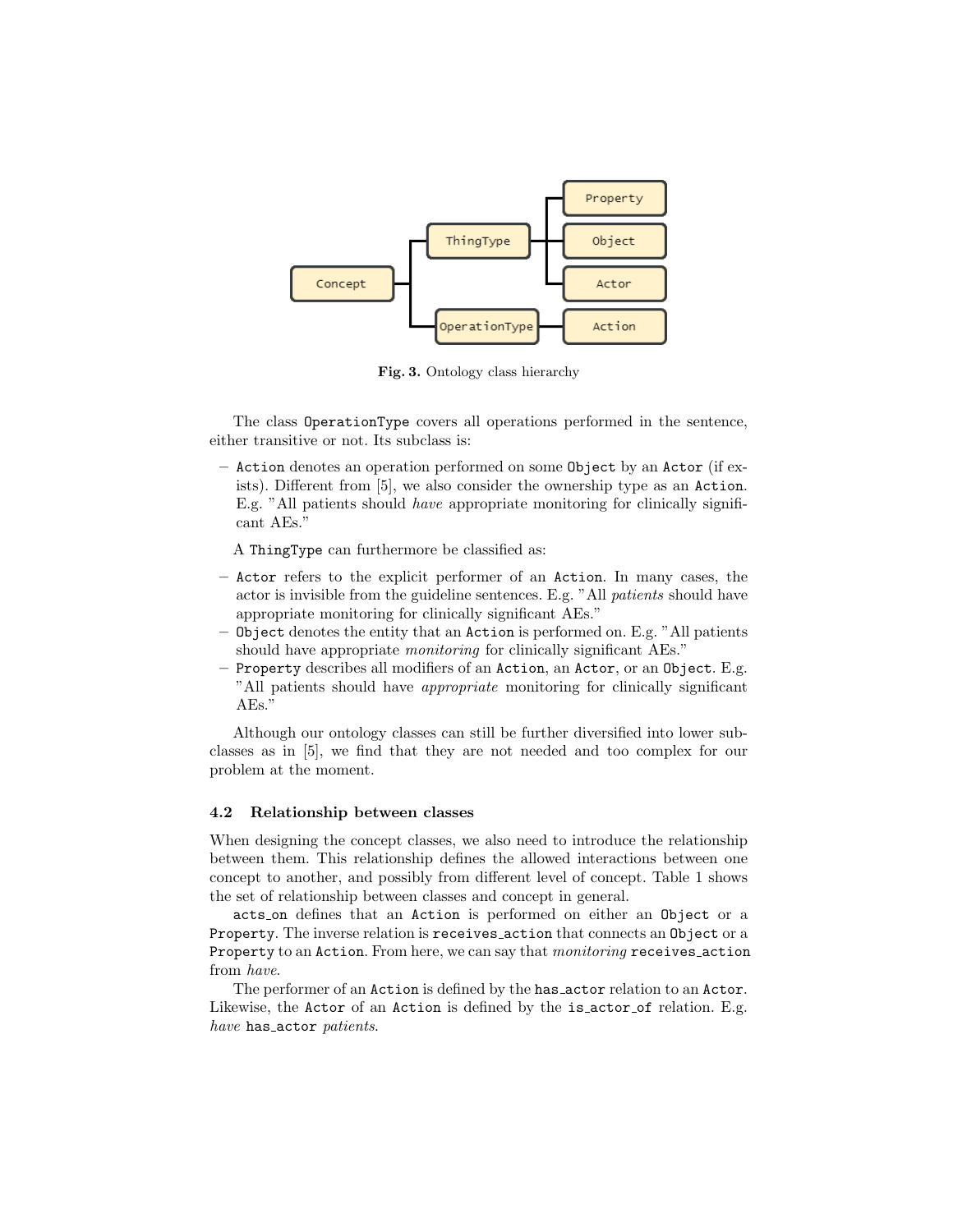The last two relations can cover the whole ThingType concept as their participants. This is because a Property can be used to modify an Actor, an Object, or a Property itself. Hence, we set the rule that any ThingType can have the has property to a Property or a Property is connected to any ThingType by the is\_property\_of relation. E.g. monitoring has\_property appropriate.

| Concept class    | Relationship    | Concept class    |  |
|------------------|-----------------|------------------|--|
| Action           | acts on         | Object, Property |  |
| Object, Property | receives_action | Action           |  |
| Action           | has actor       | Actor            |  |
| Actor            | is actor of     | Action           |  |
| ThingType        | has_property    | Property         |  |
| Property         | is_property_of  | ThingType        |  |

Table 1. Relationship between classes

As each pair of the relations is an inverse of themselves, we will only use three of them in our end system, namely:  $acts\_on$ , has\_actor, and has\_property.

#### 4.3 Named-entity recognition

We also investigate a different approach to mark the important part of the sentence using named-entity recognition (NER) technique. NER is a task in NLP to detect the entity in the text that can be referred to with a proper name such as a person, a location, an organisation, or even things that are not proper entities such as dates, times, or prices [11].

In NER, the entities are usually marked using IOB format. The beginning of an entity type is marked with B-prefix tag, and I-prefix tag marks every token inside an entity type. An O tag is used for tokens that do not belong to any entity. Figure 4 shows a sentence marked with IOB format.



Fig. 4. A sentence marked with IOB format

We use the same ontology concepts for NER in IOB format. We consider four entities, i.e., Action, Actor, Object, and Property (as shown in Figure 3). As there are two tags for each entity, i.e. the B-tag and the I-tag, our label set size becomes 9 (from  $2n + 1$  where n is the number of entities) namely B-action, I-action, B-actor, I-actor, B-object, I-object, B-property, I-property, and O. In reality, we only use 7 tags, namely B-action, B-actor, B-object,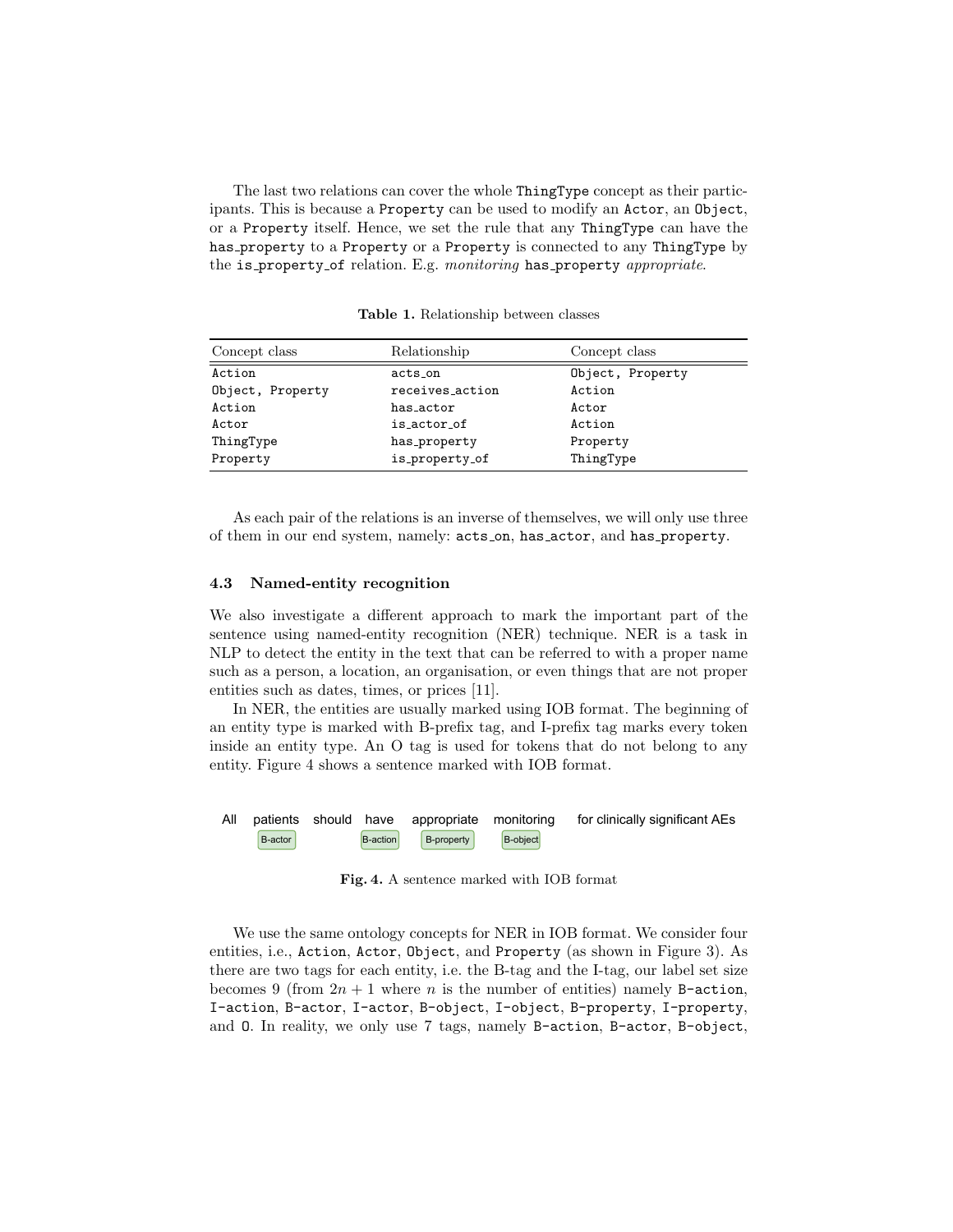I-object, B-property, I-property, and O as we do not have instances for either I-action or I-actor.

## 5 Learning

#### 5.1 Syntactic analysis of guideline sentences

In this section, we will use the following common terminology. Part-of-speech (POS) is a category of words that have similar grammatical properties. Noun (e.g., noun NN or plural noun NNS), verb (VB), adjective (JJ), determiner (DT), adverb (RB), and punctuation (PUNCT) are some common POS in English language. The complete POS tags set that we use and their description can be found on Penn Treebank POS Tags<sup>1</sup>.

A lemma is a word that can be inflected into several forms. E.g. eat as a verb is the lemma for eat, eats, eating, ate, and eaten.



Fig. 5. An example of dependency tree

In order to build the features for the learning model which will be explained further in the next section, we need to perform syntactic analysis tasks on the sentences. These tasks are encapsulated as a pipeline which consists of several steps, namely:

- tokenisation that splits every component in the sentence into a single token. In All patients should have appropriate monitoring for clinically significant AEs., there will be ten tokens: All, patients, should, have, appropriate, monitoring, for, clinically, significant, AEs, and ..
- POS tagging that marks up the words corresponding to a particular part of speech. Following the previous example, the POS tags are as follow: All/DT, patients/NNS, should/MD, have/VB, appropriate/JJ, monitoring/NN, for/IN, clinically/RB, significant/JJ, AEs/NNS, ./PUNCT.
- lemmatisation which groups the same uninflected base form of each word into the same cluster. Using the previous example, the lemmas are as follow: All/all, patients/patient, should/should, have/have, appropriate/appropriate, monitoring/monitor, for/for, clinically/clinically, significant/significant,  $AEs/aes$ , ./..

 $^1$  https://www.ling.upenn.edu/courses/Fall\_2003/ling001/penn\_treebank\_pos. html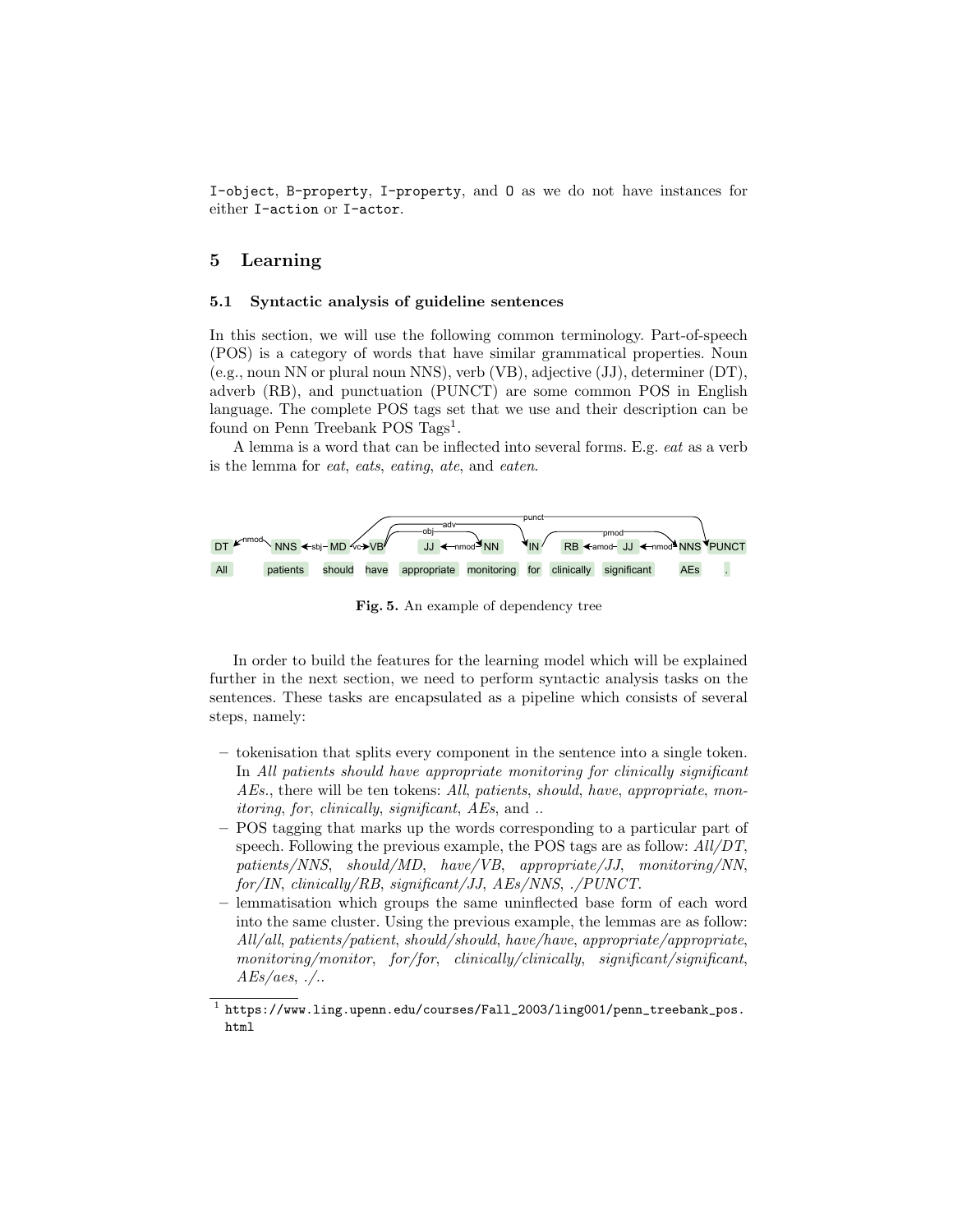– dependency parsing which parses the sentence based on the dependency relation of the words, i.e. every word is connected to each other by a direct link. Figure 5 shows the dependency parse tree for the sentence *All patients* should have appropriate monitoring for clinically significant AEs.. The dependency relationship marks the link between two words. For example, the link connecting *monitoring* to *appropriate* is marked by the relation *nmod*, or  $\langle nmod \rangle \rightarrow \langle$  monitoring, appropriate), which means that appropriate is a noun modifier for monitoring.

We follow the approach used in  $[5]$  to utilise the Mate Tools<sup>2</sup>  $[3]$  to perform the steps in the syntactic analysis. This tool has achieved state of the art performance on the shared task for syntactic analysis [8] so we can incorporate it in our system.

### 5.2 Semantic analysis of guideline sentences

Similar to the syntactic analysis, we adapt the approach done in [5] into our semantic analysis. This step is analogous to the semantic role labelling pipeline in [3], namely the predicate identification, predicate disambiguation, argument identification, and argument classification. In relation to our problem domain, each of these steps in the pipeline deals with one particular task as follows:

- 1. identifying words that are either Action or Object, which corresponds to the predicate identification. The reasoning behind choosing these two concepts is because they govern the relationship to other ontology concepts in the hierarchy. For example, by knowing if a word is an Action or an Object, we can further find the rest of the concepts through the relationships acts on, has\_actor, and has\_property.
- 2. classifying words identified in step 1 to their correct concept, similar to the predicate disambiguation. For every verb and noun that can be either an Action or an Object, this step classifies them into the actual ontology concept, e.g. have/Action, monitoring/Object.
- 3. identifying words that are related to the instances in step 1, which corresponds to the *argument identification*. The instances that we are looking for in this step are the Actor of an Action and the Property related to any TypeThing concept. For example, this step will recognise patients as an Actor and appropriate as a Property.
- 4. classifying the relationship holds between a pair of instances from step 1 and step 3, which corresponds to the argument classification. The input of this step is a pair of words and its corresponding pair of concepts such as  $\langle patients, \; have \rangle \rightarrow \langle Action, \; Action \rangle$  and  $\langle have, \; monitoring \rangle \rightarrow \langle Action,$  $Object$ ).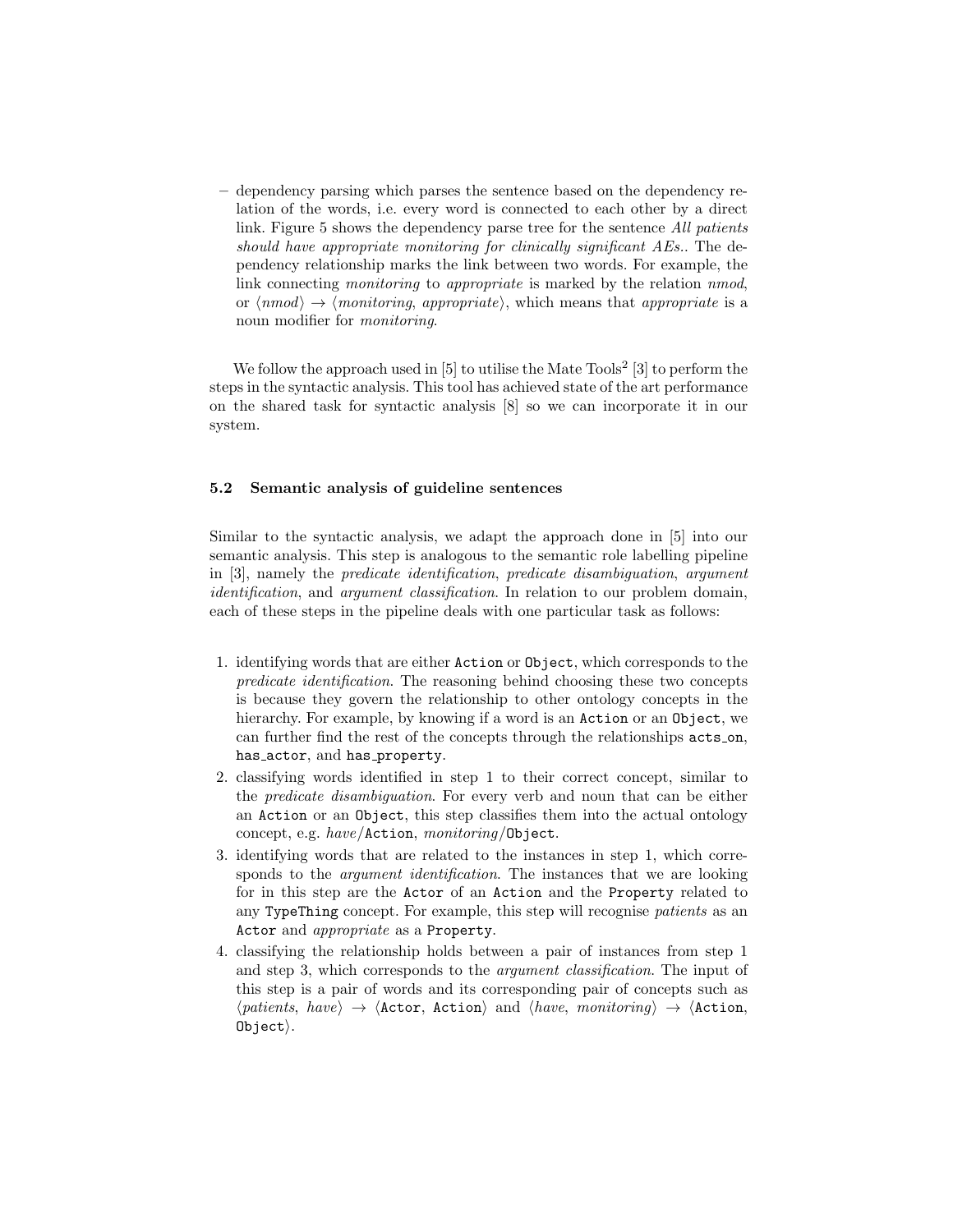Table 2. Feature sets and their usage

|                               | Action and Object |                                                             | Related concepts |  |
|-------------------------------|-------------------|-------------------------------------------------------------|------------------|--|
|                               |                   | Identification Classification Identification Classification |                  |  |
| word form                     |                   |                                                             |                  |  |
| word lemmata                  |                   |                                                             |                  |  |
| word POS                      |                   |                                                             |                  |  |
| dependency relation $\bullet$ |                   |                                                             |                  |  |
| parent POS                    |                   |                                                             |                  |  |
| child words                   |                   |                                                             |                  |  |
| child POS                     |                   |                                                             |                  |  |
| dependency words              |                   |                                                             |                  |  |
| position                      |                   |                                                             |                  |  |
| word embedding                |                   |                                                             |                  |  |

### 5.3 Features

In order to do the semantic analysis, we build one learning model for every step in the pipeline. This means we need to have a set of features for every learning model as it is more likely that one set of features for a task will not perform as well as when it is used for a different task. We based our feature sets on the intersection between the approach used by [5] and [6] for semantic role labeling task.

Most of the basic features have been implemented by Mate Tools as explained in Section 5.1. Furthermore, our additional features can be derived from the ones that have been provided. These features are as follow:

- 1. affected word form, which is the original word in the sentence
- 2. affected word lemmata taken from the lemmatisation step in syntactic analysis
- 3. affected word part-of-speech taken from the part-of-speech tagging in syntactic analysis
- 4. relation to parent, which is taken from the relation of dependency parsing in syntactic analysis
- 5. parent part-of-speech. The parent word can be derived from the dependency parsing in syntactic analysis
- 6. child words, the same with affected word form but for all children of current word. This is derived from the dependency parsing in syntactic analysis
- 7. child part-of-speech, the same with parent part-of-speech but for all children of current word
- 8. dependency between words, i.e. the words in dependency relations between the action and its object, the action and its actor, or the property and its action/actor/object.
- 9. position of affected words, e.g. before or after the predicate

 $^2$  http://code.google.com/p/mate-tools/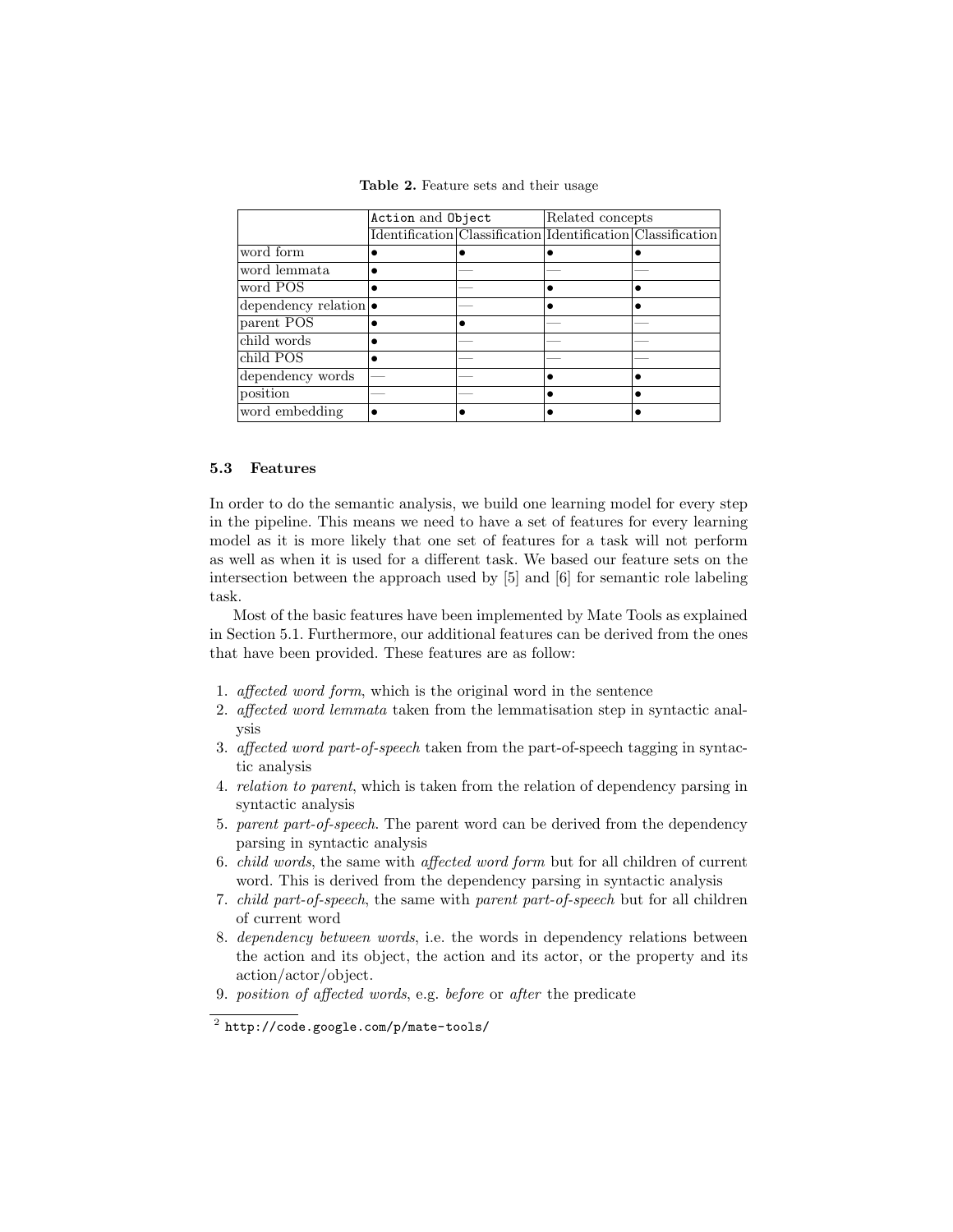10. word vector representation, which is the word embedding or the numerical representation for every word

Vectorising categorical features into numerical will inevitably generate a very sparse feature matrix. To compensate this phenomenon, we add the last feature 10 which is a dense feature matrix in nature. This feature is also used to add more generalisation to other features, for instance the POS features, which are specifically important for the semantic analysis task. Slightly different from the approach used in [5], we utilise the GloVe 6 billion tokens<sup>3</sup> [17] and the fastText 16 billion tokens<sup>4</sup> [15] as our word vector representation.

Table 2 shows the features and their usage in each semantic analysis steps.

#### 5.4 Learning algorithm

To get the best learning model for our semantic analysis steps, we run our dataset against several classifiers. To achieve this, we annotate our guideline sentences following the ontology concepts needed for each particular step. For example, in the first and second step, we only annotated words in the sentences as either Action or Object. Then we give the label for those words as either 1 (for potential Action or Object) or 0 (for others). For the second step, the classifier will learn to distinguish the words recognised in step 1 as either 1 (for Action) or 0 (for Object).

After comparing several classifiers, we choose perceptron [20] as our learning algorithm as it shows the best result compared to the rests, e.g. decision tree, and random forests. We use the free perceptron library from scikit-learn. In perceptron, during the training step, for every input  $x_j$  and the expected output  $y_i$  in the training set, the algorithm will calculate the output  $\hat{y}_i(t)$  using the weight matrix  $\mathbf{w}(t)$  and activation (also called *step*) function f as in Eq. (1). In every iteration, the weight matrix is updated following Eq.  $(2)$  where  $w_i$  is the weight for feature i,  $x_{j,i}$  is the ith feature value of jth training data, and  $\eta$  is the learning rate.

$$
\hat{y}_j(t) = f[\mathbf{w}(t) \cdot x_j] \tag{1}
$$

$$
w_i(t+1) = w_i(t) + \eta \cdot (\hat{y}_j - y_j(t))x_{j,i}
$$
\n(2)

The learning process will stop until it reaches a converging point, i.e. the value of  $|\hat{y}_j - y_j| \leq \epsilon$  where  $\epsilon$  is a very small threshold value. Otherwise, it will stop until it passes the maximum number of learning iteration.

#### 5.5 Long short-term memory for NER

For our NER approach, we built a neural network learning model using long short-term memory (LSTM) [9]. LSTM is an architecture in recurrent neural

 $^3$  https://nlp.stanford.edu/projects/glove/

<sup>4</sup> https://fasttext.cc/docs/en/english-vectors.html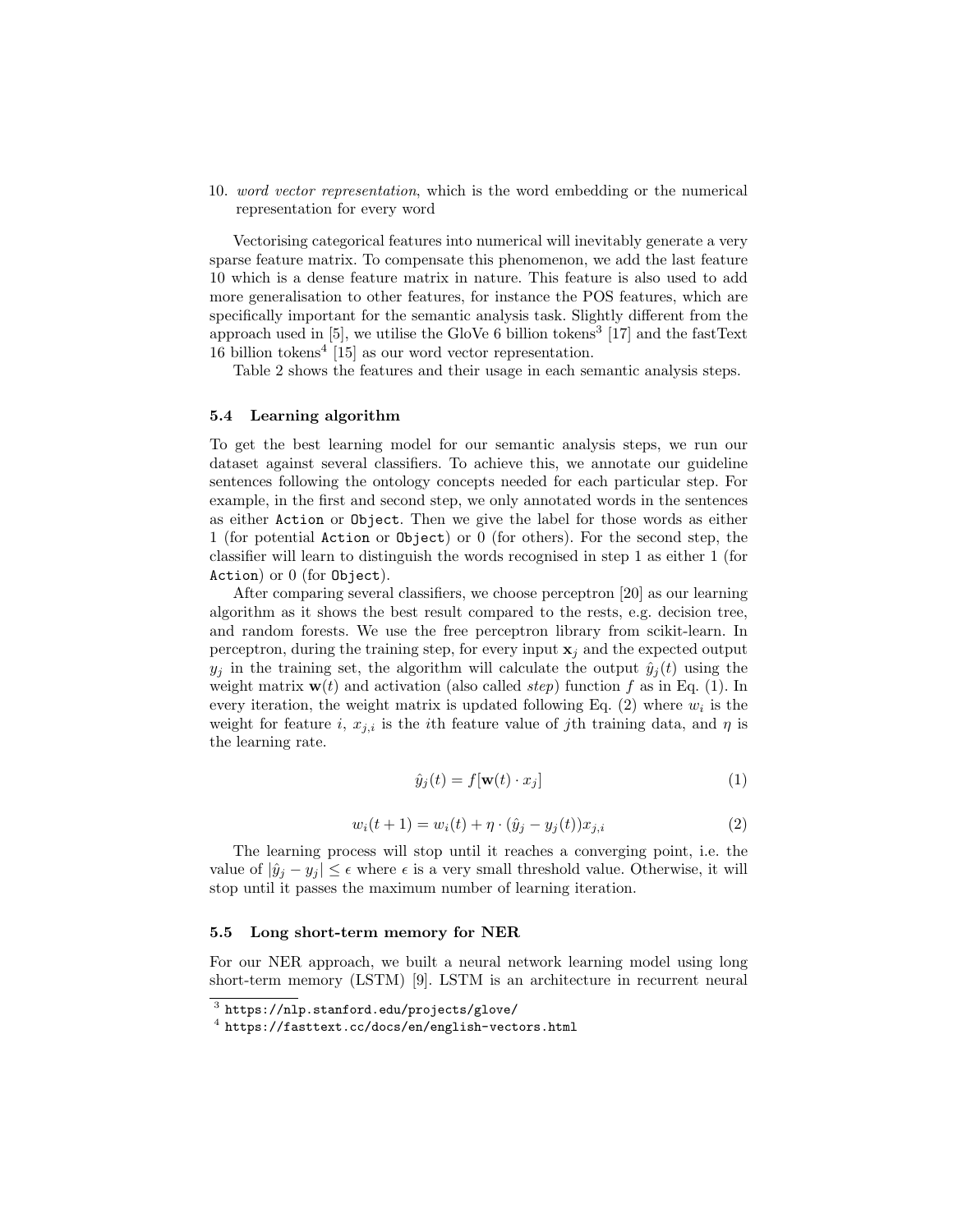network (RNN). RNNs are commonly used to analyse sequence and time series data. However, unlike RNNs, LSTMs can also capture long-term dependencies in the data. This is due to an LSTM unit/cell is made up of an input gate, output gate, and forget gate that make an LSTM cell can learn an important input, keep it as long as it is deemed important, and extract it when it is required.

Figure 6 illustrates our NER model using LSTM for the first 4 words in the sentence "All patients should have appropriate monitoring for clinically significant AEs." Although Figure 6 shows that the input is represented by word embeddings and part-of-speech features, we also ran many experiments using the combination of all possible feature sets in Table 2. We also conducted experiments to see the effect of using different embedding dimensions.



Fig. 6. Named-entity recognition using LSTM

For every word token and its part-of-speech in the sentence, we use bidirectional LSTM with 128 units to recognise the pattern in both forward and backward directions. The outputs of the LSTM layers are merged in the next layer. We added two subsequent dense layers with 200 and 100 units respectively.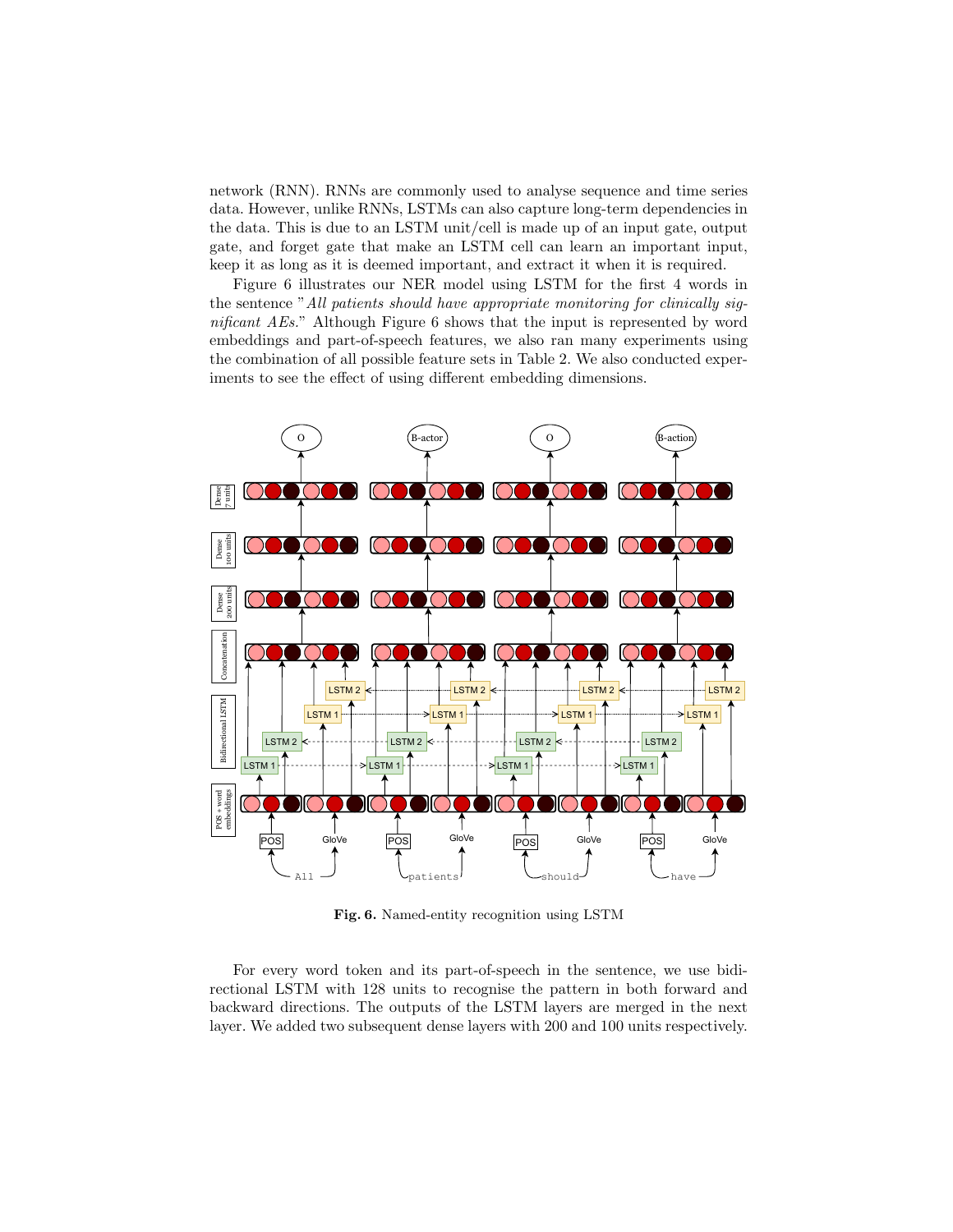These additional layers added the depth of our model to learn better from the inputs. Finally, the output layer contains 7 units for each label in our data domain as described in Section 4.3.

## 6 Evaluation

#### 6.1 Dataset analysis

Our dataset has a total of 379 sentences, 216 of them are taken from The National Institute for Health and Care Excellence  $(NICE)^5$ , 98 are from The Scottish Intercollegiate Guidelines Network  $(SIGN)^6$ , and 65 are from Annals of the Rheumatic Diseases  $(ARD)^7$ . These sentences are gathered from guidelines for various diseases to capture the nature of the sentences in a clinical guideline setting. Overall there are 7967 tokens and 1414 types, i.e. one sentence would have 21 words in average. The shortest sentence has 9 words in it whereas the longest has 66.

The annotation of the dataset was performed by a single annotator to mark the ontology of concepts on words following the hierarchy in Figure 3. Some difficulties became evident when dealing with an Actor or an Object as well as a Property. For example, the annotator sometimes mixed up tagging a word as an Actor in a passive sentence where it should be an Object, and vice versa. Determining if there is a Property in a phrase can also be challenging. For example, in the phrase *adjuvant therapy*, the annotator initially marked both words as Objects. On a further examination, it was then revised so that now adjuvant is the Property of the Object therapy. We believe that it also becomes more difficult if we want to have a more fine-grained concepts in our annotations. Although all considerations have been taken into account, we may not be surprised if there are still several inconsistencies and/or ambiguities in our final dataset.

| Concept  | Instances | Relations    | Instances |
|----------|-----------|--------------|-----------|
| Action   | 630       |              |           |
| Actor    | 261       | has_actor    | 128       |
| Object   | 691       | acts_on      | 676       |
| Property | 825       | has_property | 823       |
| Total    | 2407      | Total        | 1627      |

Table 3. Counts of instances of concepts and relations

Table 3 shows the counts of instances of concepts and relations. It should be noted that there are many actions without explicit actors in our dataset.

 $^5$ https://www.nice.org.uk/

 $6 \text{ https://www.sign.ac.uk/}$ 

<sup>7</sup> https://ard.bmj.com/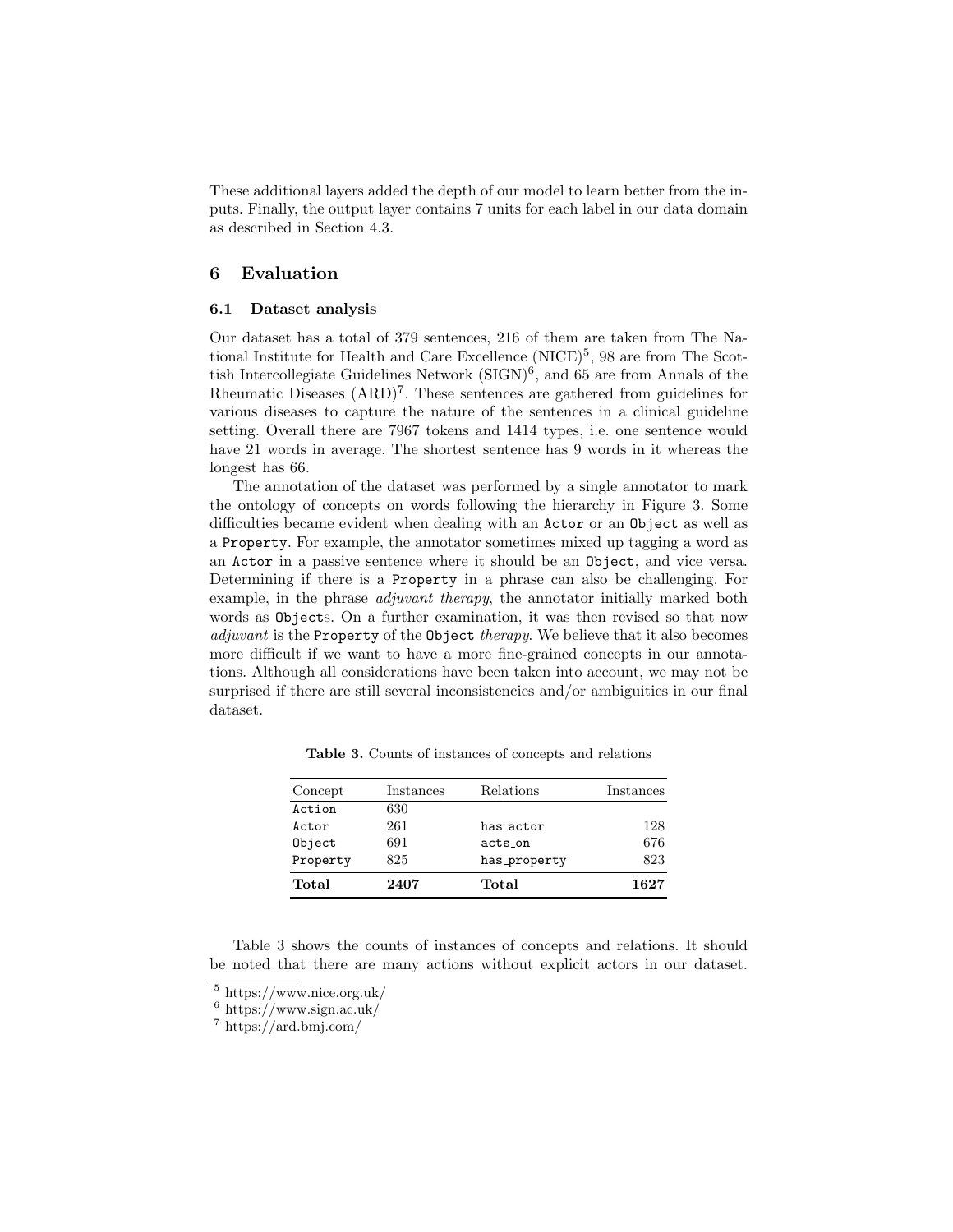Furthermore, some actors do not involve in any action, i.e. they just have some properties to modify them. As for our NER approach, the counts of named-entity instances can be seen in Table 4.

| IOB tag    | Instances |
|------------|-----------|
| n          | 3785      |
| B-action   | 472       |
| B-actor    | 281       |
| B-object   | 1507      |
| I-object   | 769       |
| B-property | 928       |
| I-property | 225       |
| Total      | 7967      |

Table 4. Counts of named-entity instances

#### 6.2 Experiments

After finalising our dataset, we ran several machine learning classifier algorithms to evaluate the performance of our semantic annotations approach as we briefly mentioned in Section 5.4. We use the common evaluation metrics precision and recall. Precision is defined as the percentage of predicted instances that are correct whereas recall is defined as the percentage of correct instances that are predicted by the model. It is also often that we combine precision and recall into a single metric called  $F_1$ -score, particularly to simplify the comparison between several classifiers. The  $F_1$ -score is computed as the harmonic mean of precision and recall.

**Table 5.** Evaluation  $F_1$ -score values for several classifiers

| Classifier                             | Precision |       | Recall $F_1$ -score |
|----------------------------------------|-----------|-------|---------------------|
| Decision tree                          | 0.745     | 0.512 | 0.603               |
| Random forest                          | 0.792     | 0.488 | 0.604               |
| Perceptron                             | 0.603     | 0.678 | 0.638               |
| $GloVe 300 + POS$                      | 0.854     | 0.881 | 0.867               |
| GloVe $200 + POS &$ Lemma              | 0.855     | 0.879 | 0.867               |
| GloVe $300 + POS &$ Parent             | 0.846     | 0.888 | 0.866               |
| Wiki $300 + POS & Dependercy$          | 0.853     | 0.876 | 0.864               |
| Wiki $300 + POS &$ Parent & Dependency | 0.856     | 0.872 | 0.864               |

Table 6 shows the performance of several classifiers for our semantic annotation approach. For each classifier, we perform evaluation using tenfold cross-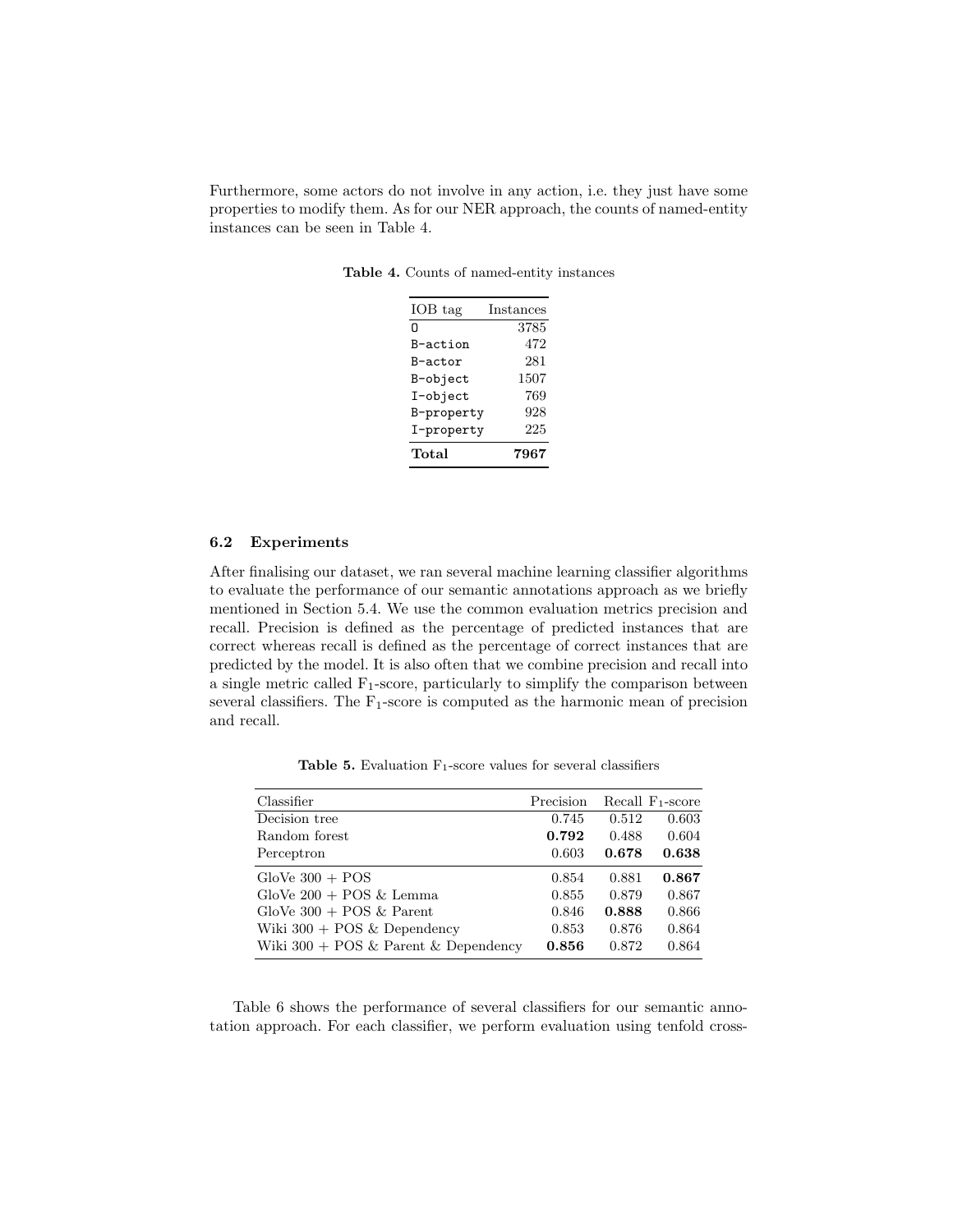**Table 6.** Evaluation  $F_1$ -score values for several relation classification

| Classifier           | $F_1$ -score |
|----------------------|--------------|
| 300d 300/200/100/100 | 0.885        |
| 100d 100/100/100     | 0.881        |
| 100d 100/100/100     | 0.877        |

validation setting, i.e. in every fold, there will be ten equal portions of data where one portion out of ten will be used as testing. We can see variations of trend for each performance metric. Random forests has the best performance (79%) for correctly predicting the concepts and relations in the sentences, i.e. 4 out of 5 annotations are correct. Meanwhile, perceptron is the best for predicting all correct concepts and relations (67%), roughly 7 out of 10 correct annotations can be predicted. Using the  $F_1$ -score, the best one is achieved by perceptron  $(64\%)$  with mean 0.97 and  $\pm$  0.007 standard deviation.

Table 6 also shows some experiments of NER using LSTM for our domain. Here, we only show 5 experiments although in reality we ran many more to get the best result. We tried using every possible combinations of features in Table 2. We also investigated the effect of using pre-trained word embeddings with varying dimension size. We found the best  $F_1$ -score of 87% using the combination of POS feature and GloVe embeddings of size 300.

As we adapted the approach done by [5], it would be interesting to see how our performance would be if we run it against their dataset. It will also answer the question on how much the domain used to build the model affects its performance when used in a different one. This was outside the scope of the present paper, but will be explored in future work.

### 7 Conclusion

In this paper, we presented our work to annotate semantic information in guideline sentences. We began by collecting guideline sentences from the English, Scottish, and European guideline corpora. These sentences serve as the preliminary dataset for applying linguistic analysis in the domain. Although we only have 379 sentences in our dataset, we have done around 4000 annotations for the concepts we are interested in.

Following the approach in [5], we annotated the dataset using a hierarchy of concepts. We adapted their ontology concepts using only concepts that we found useful for our problem at present. We also conducted a named-entity recognition task using the same ontology concepts to compare the results. Furthermore, the more fine-grained concepts we want to apply, the more challenging it becomes. As our current development only has one annotator for the whole dataset, to increase the accuracy of our annotation we should consider adding one or more annotators in the future.

The main aim for this work is to help people retrieve the key information in clinical guidelines. As shown in [19], we built a system to do formal verification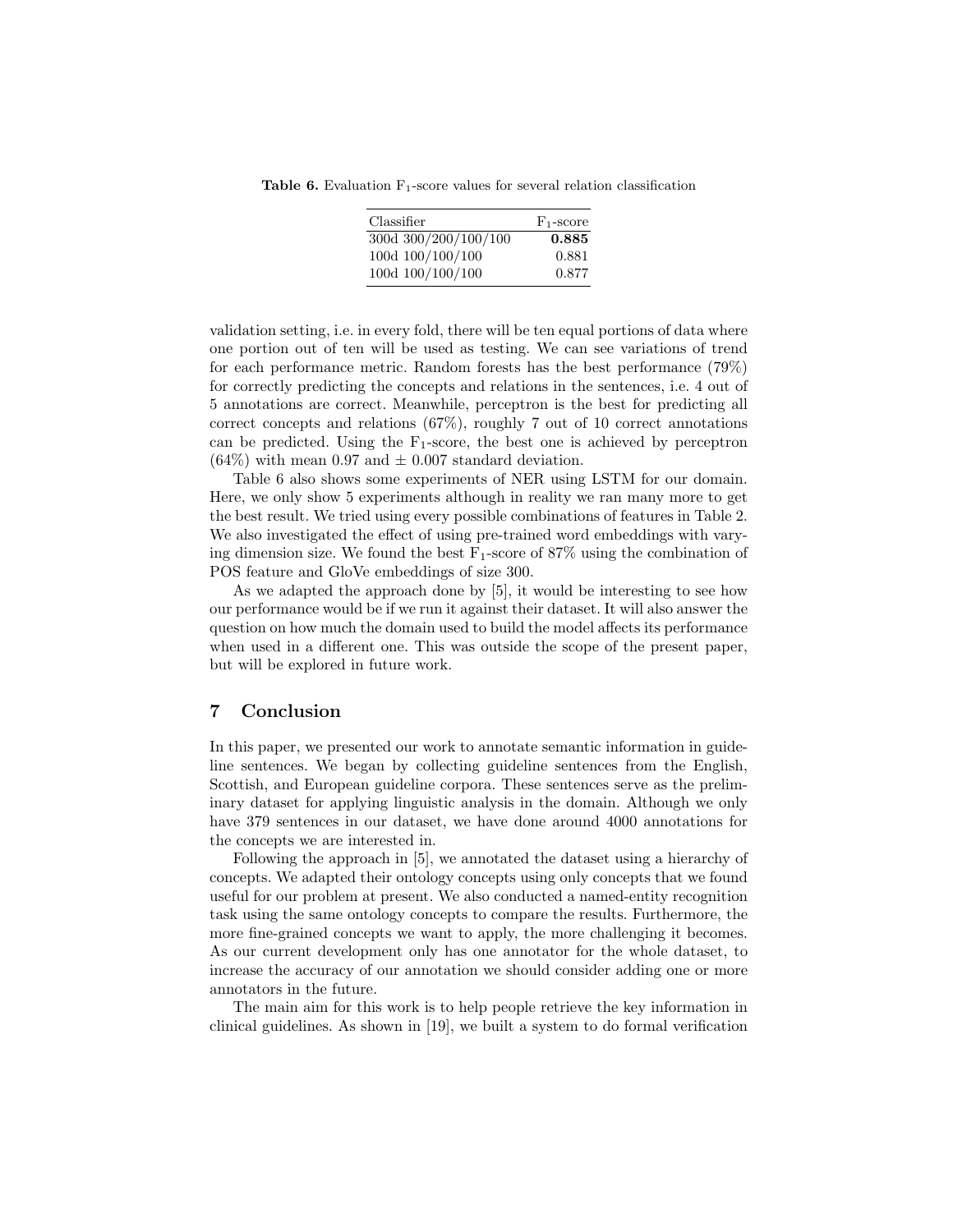of a therapy algorithm for type 2 diabetes. As guidelines are expressed in natural language, they are prone to ambiguity, incompleteness, and inconsistency. We expect that our work will help further the development of clearer and better clinical guidelines.

In future work, our aim is to build a framework that integrates the whole process defined in [19]. It means that we will also add functionalities to produce some formal models from the annotated guideline sentences. We need to further assess the performance of our approach when compared to different datasets. Finally, we also plan to build a user interface to help the annotation process and to visualise the annotation result.

## References

- 1. Bäumler, S., Balser, M., Dunets, A., Reif, W., Schmitt, J.: Verification of medical guidelines by model checking – a case study. In: Valmari, A. (ed.) Model Checking Software. pp. 219–233. Springer Berlin Heidelberg, Berlin, Heidelberg (2006)
- 2. Behrmann, G., David, A., Larsen, K.G.: A tutorial on uppaal. In: Bernardo, M., Corradini, F. (eds.) Formal Methods for the Design of Real-Time Systems. SFM-RT 2004. LNCS, vol. 3185, pp. 200–236. Springer (2004)
- 3. Björkelund, A., Hafdell, L., Nugues, P.: Multilingual semantic role labeling. In: Proceedings of the Thirteenth Conference on Computational Natural Language Learning (CoNLL 2009): Shared Task. pp. 43–48. Association for Computational Linguistics, Boulder, Colorado (June 2009), https://www.aclweb.org/anthology/ W09-1206
- 4. Carvalho, G., Carvalho, A., Rocha, E., Cavalcanti, A., Sampaio, A.: A formal model for natural-language timed requirements of reactive systems. In: Merz, S., Pang, J. (eds.) Formal Methods and Software Engineering. pp. 43–58. Springer International Publishing (2014)
- 5. Diamantopoulos, T., Roth, M., Symeonidis, A., Klein, E.: Software requirements as an application domain for natural language processing. Lang. Resour. Eval.  $51(2)$ , 495–524 (Jun 2017). https://doi.org/10.1007/s10579-017-9381-z
- 6. Gildea, D., Jurafsky, D.: Automatic labeling of semantic roles. Computational Linguistics 28(3), 245–288 (2002), 10.1162/089120102760275983
- 7. Giordano, L., Terenziani, P., Bottrighi, A., Montani, S., Donzella, L.: Model checking for clinical guidelines: an agent-based approach. AMIA Annual Symposium pp. 289–93 (2006)
- 8. Hajic, J., Ciaramita, M., Johansson, R., Kawahara, D., Martí, M.A., Màrquez, L., Meyers, A., Nivre, J., Padó, S., Štěpánek, J., et al.: The conll-2009 shared task: Syntactic and semantic dependencies in multiple languages. In: Proceedings of the Thirteenth Conference on Computational Natural Language Learning (CoNLL 2009): Shared Task. pp. 1–18 (2009)
- 9. Hochreiter, S., Schmidhuber, J.: Long short-term memory. Neural computation 9, 1735–1780 (12 1997). https://doi.org/10.1162/neco.1997.9.8.1735
- 10. Holzmann, G.J.: The spin model checker: primer and reference manual. Addison-Wesley (2003)
- 11. Jurafsky, D., Martin, J.H.: Speech and language processing : an introduction to natural language processing, computational linguistics, and speech recognition. Pearson Prentice Hall, Upper Saddle River, N.J. (2009)